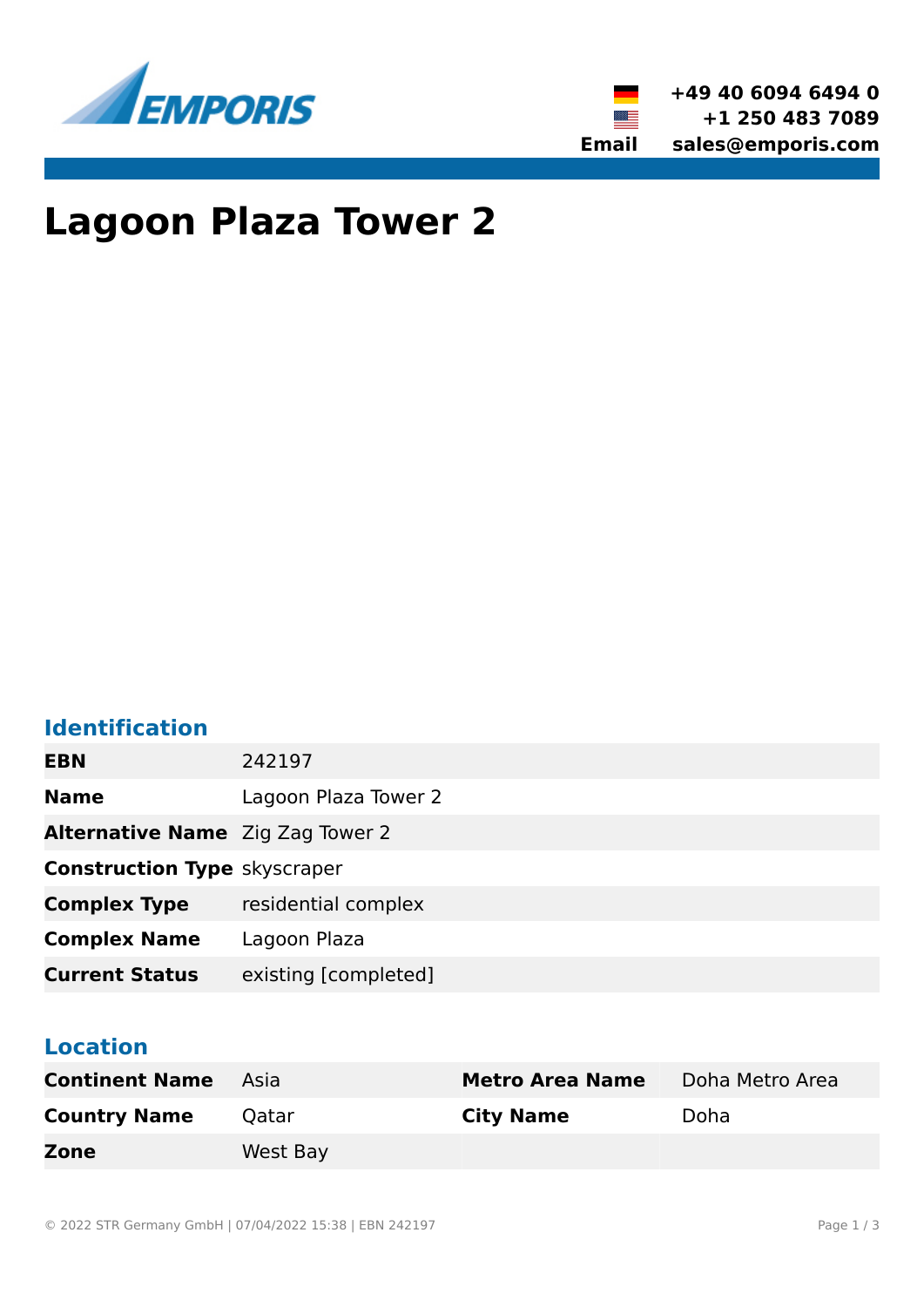

### **Description**

| <b>Main Usage</b>                                                                                     | residential |           |                                   |                                                              |                     |
|-------------------------------------------------------------------------------------------------------|-------------|-----------|-----------------------------------|--------------------------------------------------------------|---------------------|
|                                                                                                       |             |           |                                   |                                                              |                     |
| <b>Spatial dimensions</b>                                                                             |             |           |                                   |                                                              |                     |
| <b>Height (structural)</b>                                                                            |             | 469.16 ft | <b>Units</b>                      |                                                              | <b>Buy full PDF</b> |
| <b>Floors (overground)</b>                                                                            |             | 34        |                                   |                                                              |                     |
| <b>Years and costs</b>                                                                                |             |           |                                   |                                                              |                     |
| <b>Year (construction)</b><br>start)                                                                  |             | 2005      | <b>Year (construction</b><br>end) |                                                              | 2010                |
| <b>Involved companies</b><br>Architect.<br><b>MZ &amp; Partners</b><br>P.O. Box 5785<br>Doha<br>Qatar |             |           | Phone<br>Fax<br>Email             | +974 43 63 813 4<br>+974 43 63 812<br>info@mzandpartners.com |                     |

### **Additional company data available for this building**

| <b>Developer</b>         |              | Buy full PDF Escalator Supplier | Buy full PDF |
|--------------------------|--------------|---------------------------------|--------------|
| <b>Elevator Supplier</b> | Buy full PDF |                                 |              |

## **Need additional information? Contact us now!**

| Phone | +49 40 6094 6494 0 |
|-------|--------------------|
| Phone | +1 250 483 7089    |
| Email | sales@emporis.com  |

Hamburg 09:00 am - 07:00 pm<br>New York 03:00 am - 01:00 pm New York 03:00 am - 01:00 pm<br>Tokyo 04:00 pm - 02:00 am 04:00 pm - 02:00 am